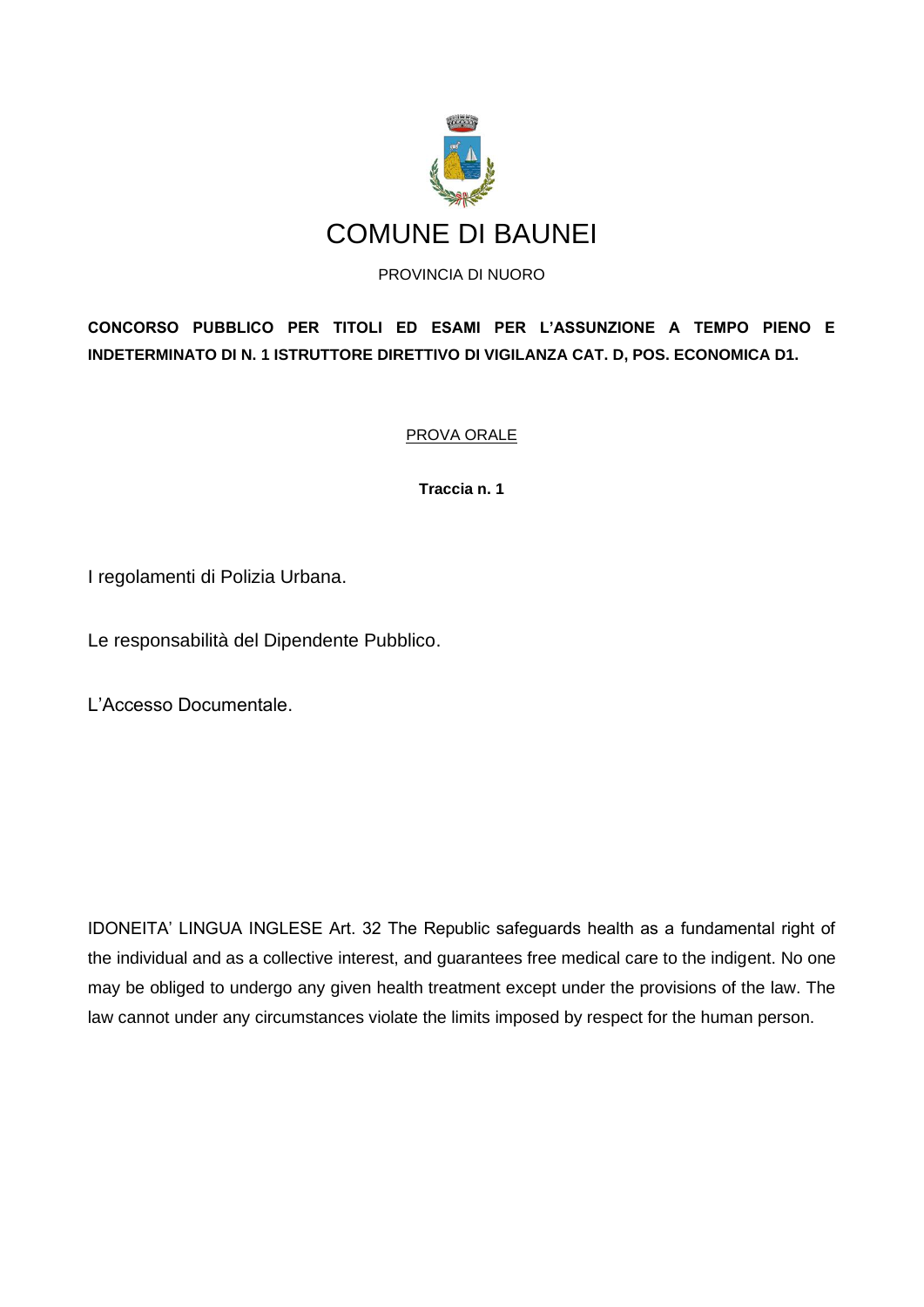

**CONCORSO PUBBLICO PER TITOLI ED ESAMI PER L'ASSUNZIONE A TEMPO PIENO E INDETERMINATO DI N. 1 ISTRUTTORE DIRETTIVO DI VIGILANZA CAT. D, POS. ECONOMICA D1** 

# PROVA ORALE

### **Traccia n. 2**

I soggetti coinvolti nella disciplina sulla protezione dei dati personali.

Le fasi dell'Entrata nell'ambito della Gestione del Bilancio.

La definizione di rifiuto.

IDONEITA' LINGUA INGLESE Art. 45 The Republic recognises the social function of cooperation of a mutualistic, non-speculative nature. The law promotes and encourages co-operation through appropriate means and ensures its character and purposes through adequate controls. The law safeguards and promotes artisanal work.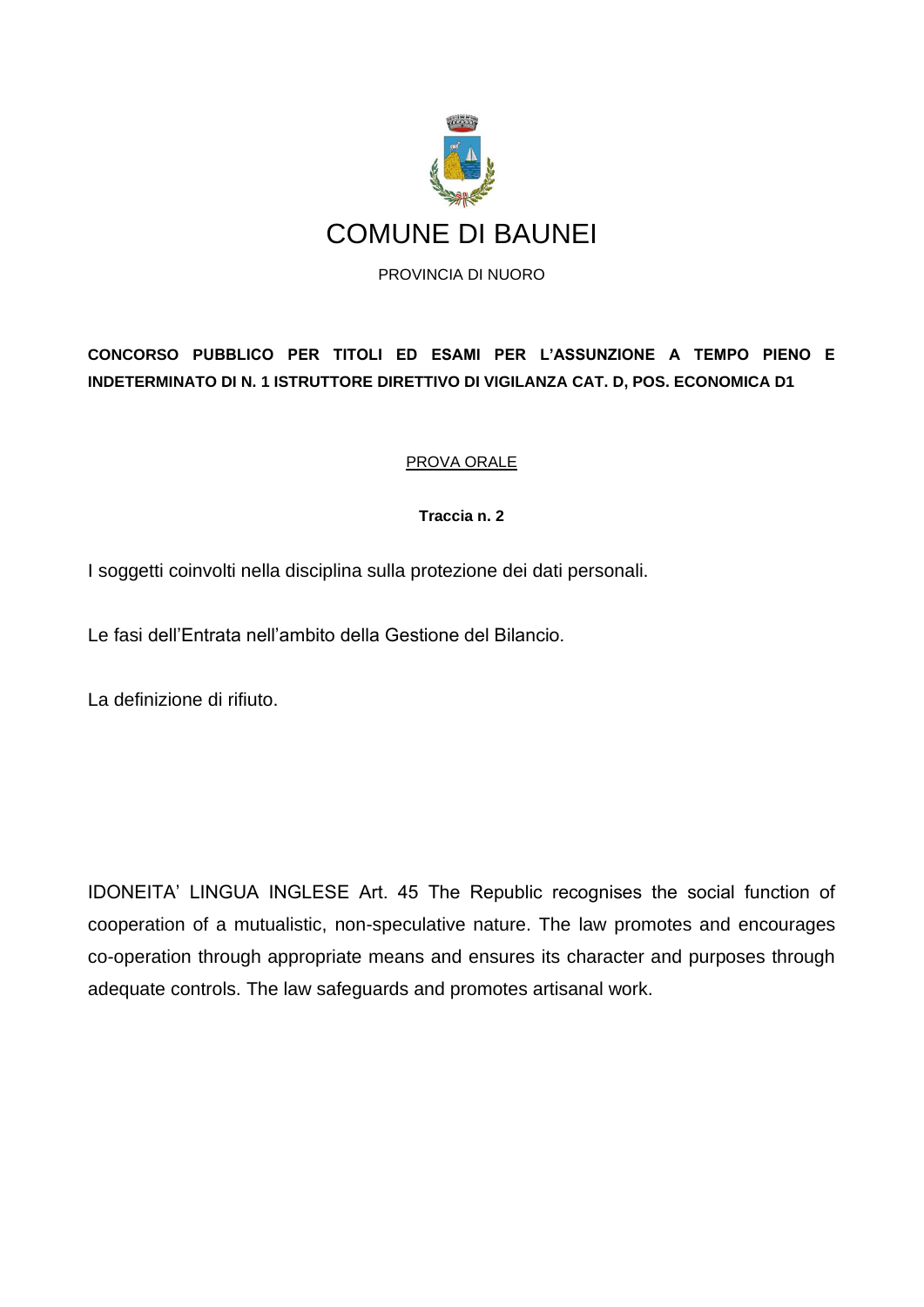

**CONCORSO PUBBLICO PER TITOLI ED ESAMI PER L'ASSUNZIONE A TEMPO PIENO E INDETERMINATO DI N. 1 ISTRUTTORE DIRETTIVO DI VIGILANZA CAT. D, POS. ECONOMICA D1** 

# PROVA ORALE

**Traccia n. 3**

Regolamento di Organizzazione degli Uffici e dei Servizi.

Le fasi della spesa nell'ambito della gestione del Bilancio.

Le Riunioni in luogo pubblico.

IDONEITA' LINGUA INGLESE Art. 18 Citizens have the right to form associations freely, without authorisation, for ends that are not forbidden to individuals by criminal law. Secret associations and those associations that, even indirectly, pursue political ends by means of organisations having a military character, are prohibited.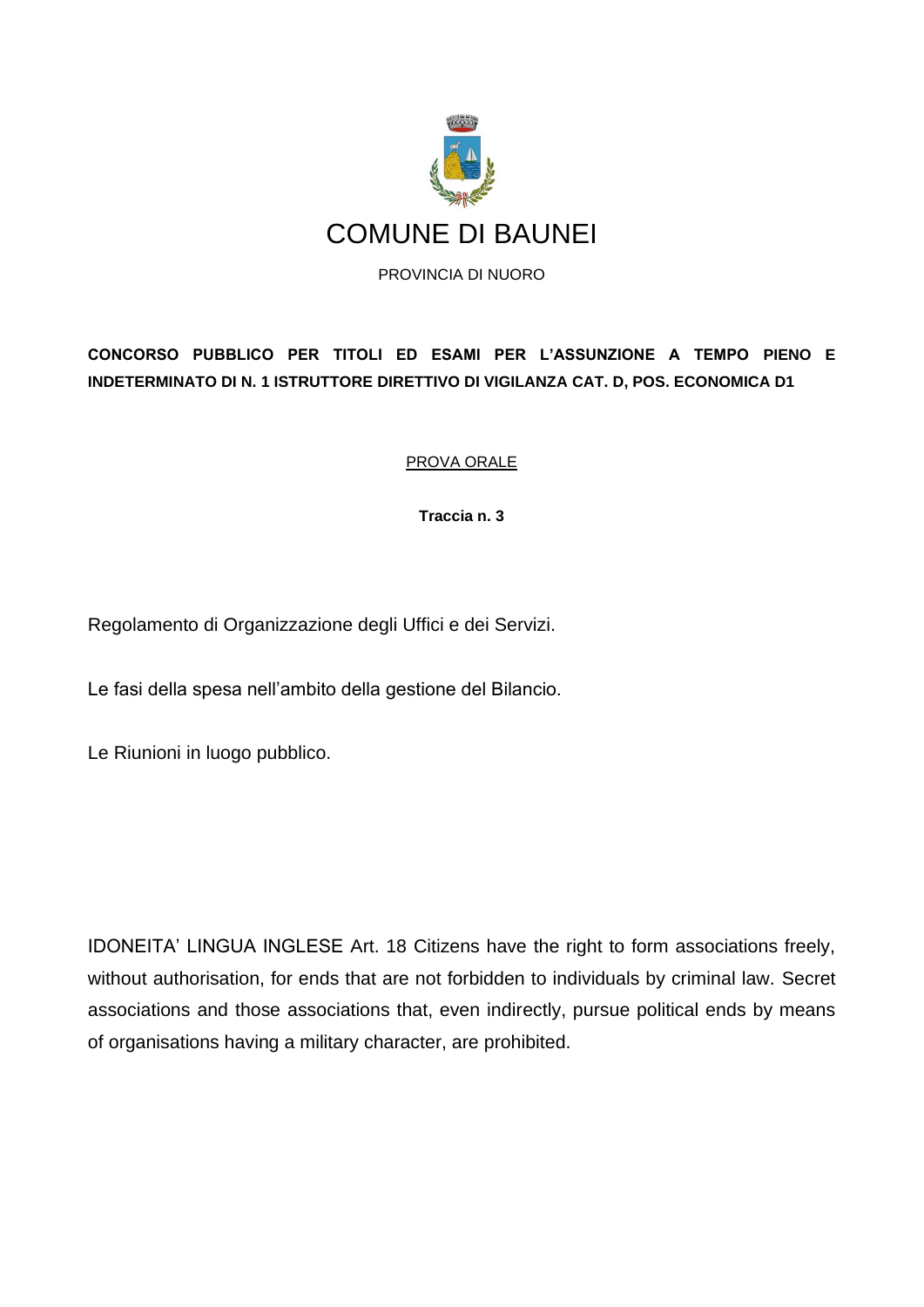

**CONCORSO PUBBLICO PER TITOLI ED ESAMI PER L'ASSUNZIONE A TEMPO PIENO E INDETERMINATO DI N. 1 ISTRUTTORE DIRETTIVO DI VIGILANZA CAT. D, POS. ECONOMICA D1.**

### PROVA ORALE

### **Traccia n. 4**

Disciplina generale dei beni comunali e le modalità di gestione.

Discarica non autorizzata. Definizione.

Le fasi del Procedimento con particolare riferimento alla Comunicazione dell'avvio del procedimento.

IDONEITA' LINGUA INGLESE Art. 8 All religious confessions are equally free before the law. Religious confessions other than the Catholic one have the right to organise themselves in accordance with their own statutes, provided that these statutes are not in conflict with Italian law. Their relations with the State are regulated by law on the basis of accords between the State and the respective representatives.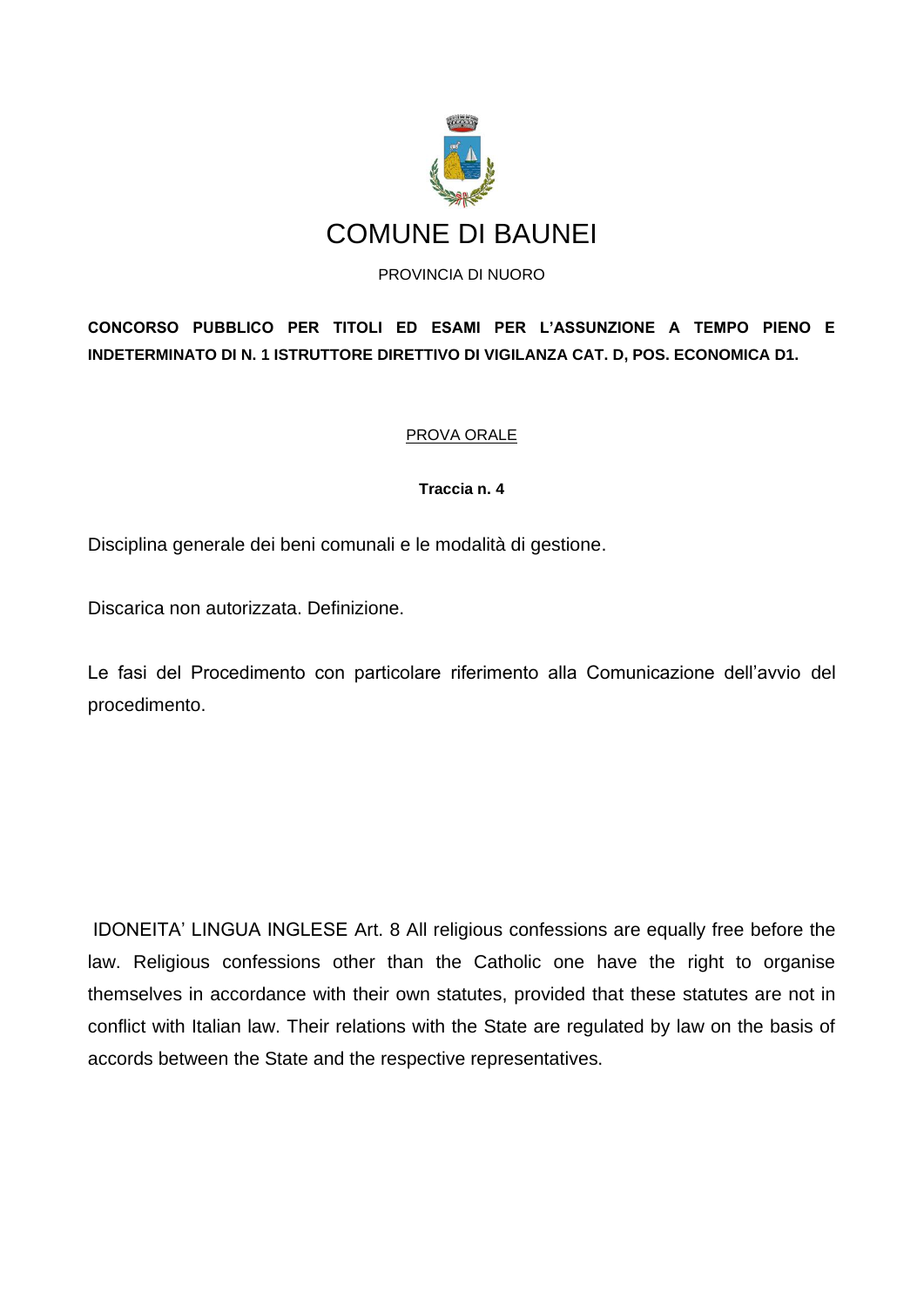

**CONCORSO PUBBLICO PER TITOLI ED ESAMI PER L'ASSUNZIONE A TEMPO PIENO E INDETERMINATO DI N. 1 ISTRUTTORE DIRETTIVO DI VIGILANZA CAT. D, POS. ECONOMICA D1.**

### PROVA ORALE

**Traccia n. 5**

I principali documenti di programmazione dell'ente.

Il sequestro preventivo.

L'accesso Civico generalizzato.

IDONEITA' LINGUA INGLESE Art. 11 Italy rejects war as an instrument of aggression against the freedom of other peoples and as a means for the settlement of international disputes. Italy agrees, on conditions of equality with other States, to the limitations of sovereignty that may be necessary to a world order ensuring peace and justice among the Nations. Italy promotes and encourages international organisations having such ends.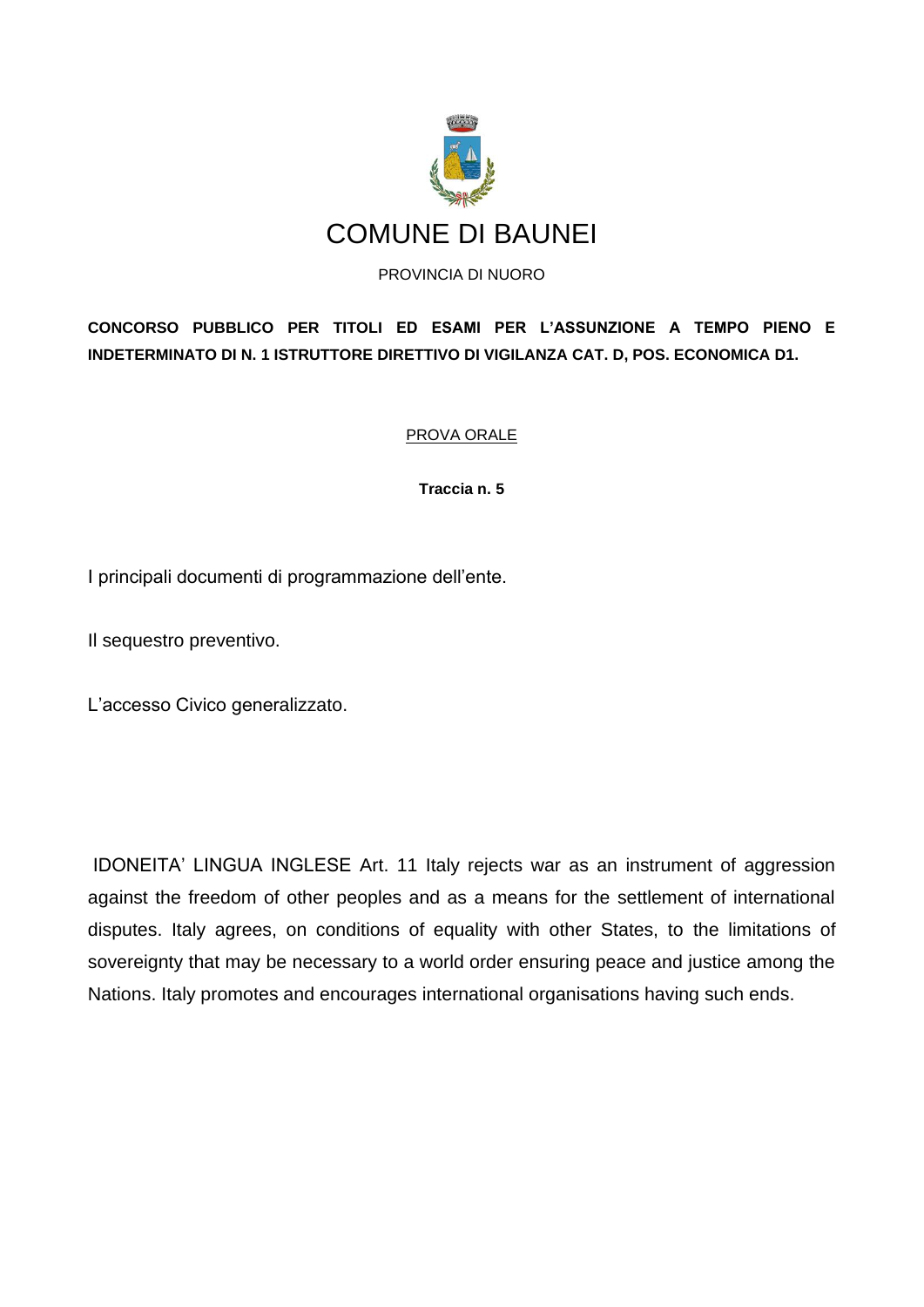

**CONCORSO PUBBLICO PER TITOLI ED ESAMI PER L'ASSUNZIONE A TEMPO PIENO E INDETERMINATO DI N. 1 ISTRUTTORE DIRETTIVO DI VIGILANZA CAT. D, POS. ECONOMICA D1.**

PROVA ORALE

**Traccia n. 6**

Le patologie dell'atto amministrativo.

Le autorizzazioni di polizia.

Le novità del C.A.D.

IDONEITA' LINGUA INGLESE Art. 16 All citizens may travel or sojourn freely in any part of the national territory, except for general limitations which the law establishes for reasons of health and security. No restrictions may be made for political reasons. All citizens are free to leave and re-enter the territory of the Republic, provided all legal obligations are fulfilled.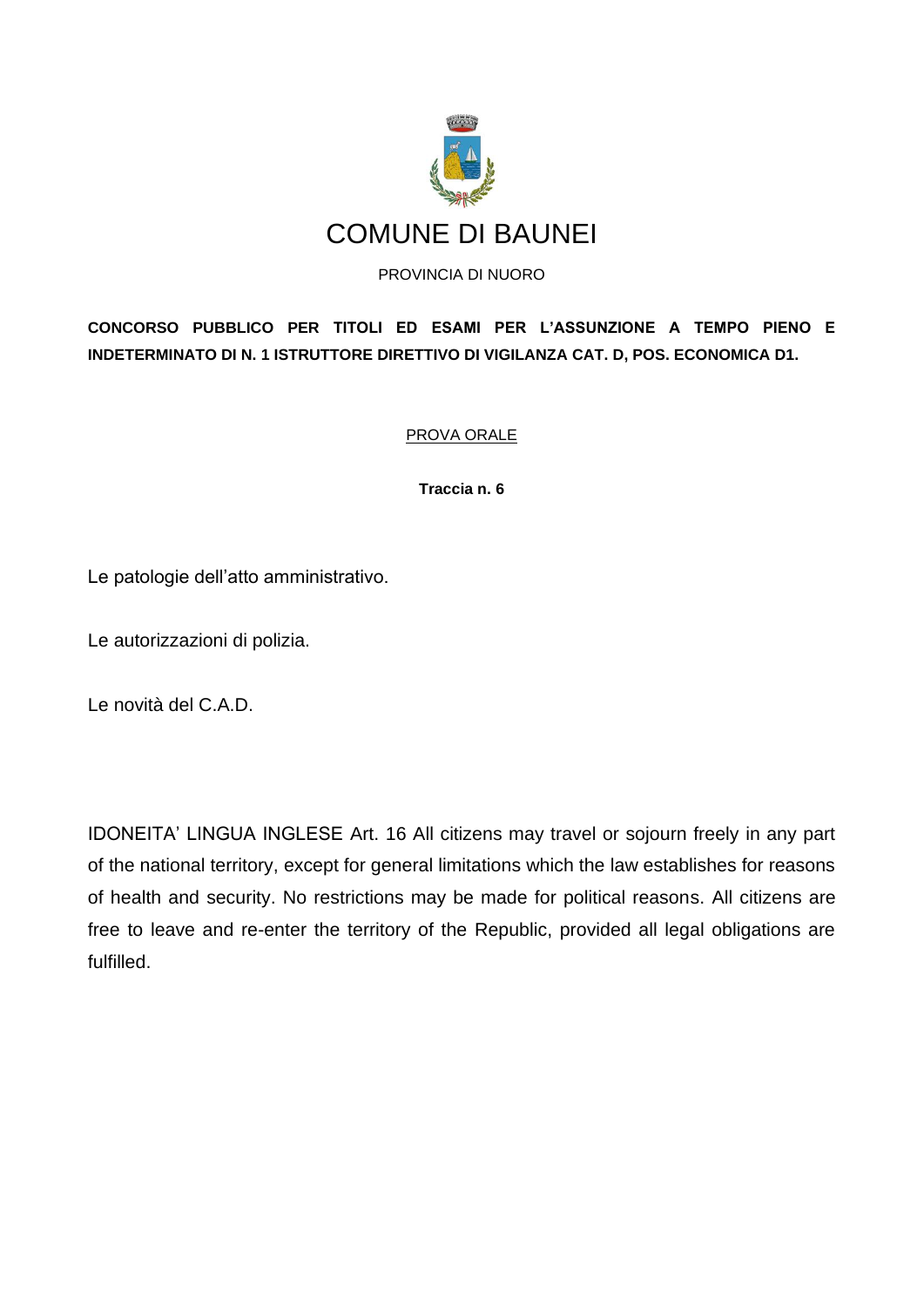

**CONCORSO PUBBLICO PER TITOLI ED ESAMI PER L'ASSUNZIONE A TEMPO PIENO E INDETERMINATO DI N. 1 ISTRUTTORE DIRETTIVO DI VIGILANZA CAT. D, POS. ECONOMICA D1.**

# PROVA ORALE

**Traccia n. 7**

Il procedimento di formazione degli atti deliberativi nell'Ente locale.

Il soccorso istruttorio nei procedimenti di gara.

Insidia stradale e responsabilità del Comune.

IDONEITA' LINGUA INGLESE Art. 37 Working women have the same rights and are entitled to equal pay for equal work. Working conditions must allow women to fulfil their essential role in the family and ensure special appropriate protection for the mother and child. The law establishes the minimum age for paid work. The Republic protects the work of minors by means of special provisions and guarantees them the right to equal pay for equal work.